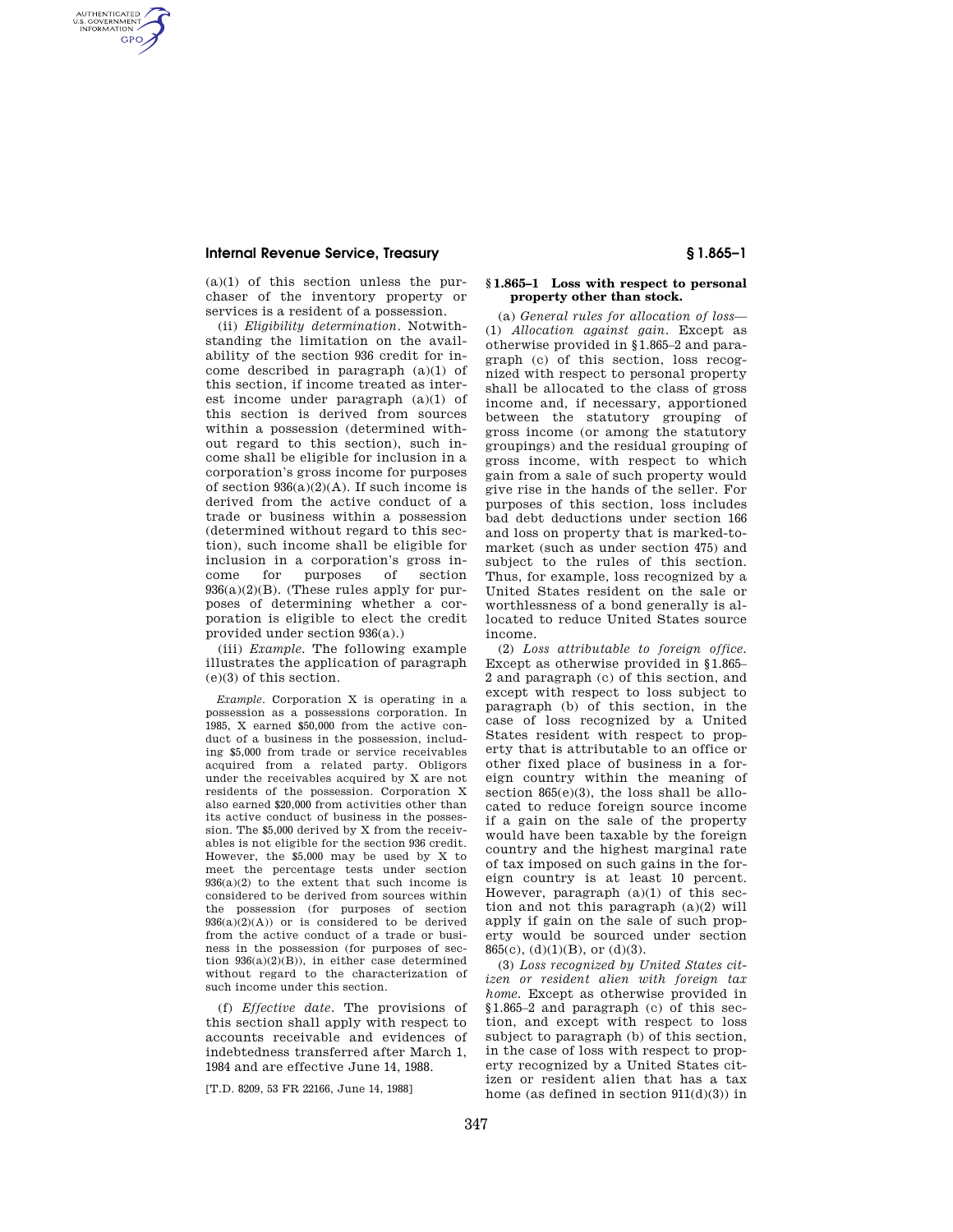a foreign country, the loss shall be allocated to reduce foreign source income if a gain on the sale of such property would have been taxable by a foreign country and the highest marginal rate of tax imposed on such gains in the foreign country is at least 10 percent.

(4) *Allocation for purposes of section 904.* For purposes of section 904, loss recognized with respect to property that is allocated to foreign source income under this paragraph (a) shall be allocated to the separate category under section 904(d) to which gain on the sale of the property would have been assigned (without regard to section  $904(d)(2)(A)(iii)(III)$ ). For purposes of  $$1.904-4(c)(2)(ii)(A)$ , any such loss allocated to passive income shall be allocated (prior to the application of  $$1.904-4(c)(2)(ii)(B))$  to the group of passive income to which gain on a sale of the property would have been assigned had a sale of the property resulted in the recognition of a gain under the law of the relevant foreign jurisdiction or jurisdictions.

(5) *Loss recognized by partnership.* A partner's distributive share of loss recognized by a partnership with respect to personal property shall be allocated and apportioned in accordance with this section as if the partner had recognized the loss. If loss is attributable to an office or other fixed place of business of the partnership within the meaning of section 865(e)(3), such office or fixed place of business shall be considered to be an office of the partner for purposes of this section.

(b) *Special rules of application*—(1) *Depreciable property.* In the case of a loss recognized with respect to depreciable personal property, the gain referred to in paragraph (a)(1) of this section is the gain that would be sourced under section 865(c)(1) (depreciation recapture).

(2) *Contingent payment debt instrument.* Loss described in the last sentence of  $$1.1275-4(b)(9)(iv)(A)$  that is recognized with respect to a contingent payment debt instrument to which §1.1275–4(b) applies (instruments issued for money or publicly traded property) shall be allocated to the class of gross income and, if necessary, apportioned between the statutory grouping of gross income (or among the statutory

# **§ 1.865–1 26 CFR Ch. I (4–1–10 Edition)**

groupings) and the residual grouping of gross income, with respect to which interest income from the instrument (in the amount of the loss subject to this paragraph (b)(2)) would give rise.

(c) *Exceptions*—(1) *Foreign currency and certain financial instruments.* This section does not apply to loss governed by section 988 and loss recognized with respect to options contracts or derivative financial instruments, including futures contracts, forward contracts, notional principal contracts, or evidence of an interest in any of the foregoing.

(2) *Inventory.* This section does not apply to loss recognized with respect to property described in section 1221(a)(1).

(3) *Interest equivalents and trade receivables.* Loss subject to §1.861–9T(b) (loss equivalent to interest expense and loss on trade receivables) shall be allocated and apportioned under the rules of §1.861–9T and not under the rules of this section.

(4) *Unamortized bond premium.* If a taxpayer recognizing loss with respect to a bond (within the meaning of §1.171–1(b)) did not amortize bond premium to the full extent permitted by section 171 and the regulations thereunder, then, to the extent of the amount of bond premium that could have been, but was not, amortized by the taxpayer, loss recognized with respect to the bond shall be allocated to the class of gross income and, if necessary, apportioned between the statutory grouping of gross income (or among the statutory groupings) and the residual grouping of gross income, with respect to which interest income from the bond was assigned.

(5) *Accrued interest.* Loss attributable to accrued but unpaid interest on a debt obligation shall be allocated to the class of gross income and, if necessary, apportioned between the statutory grouping of gross income (or among the statutory groupings) and the residual grouping of gross income, with respect to which interest income from the obligation was assigned. For purposes of this section, whether loss is attributable to accrued but unpaid interest (rather than to principal) shall be determined under the principles of  $\S(1.61-7(d)$  and  $1.446-2(e)$ .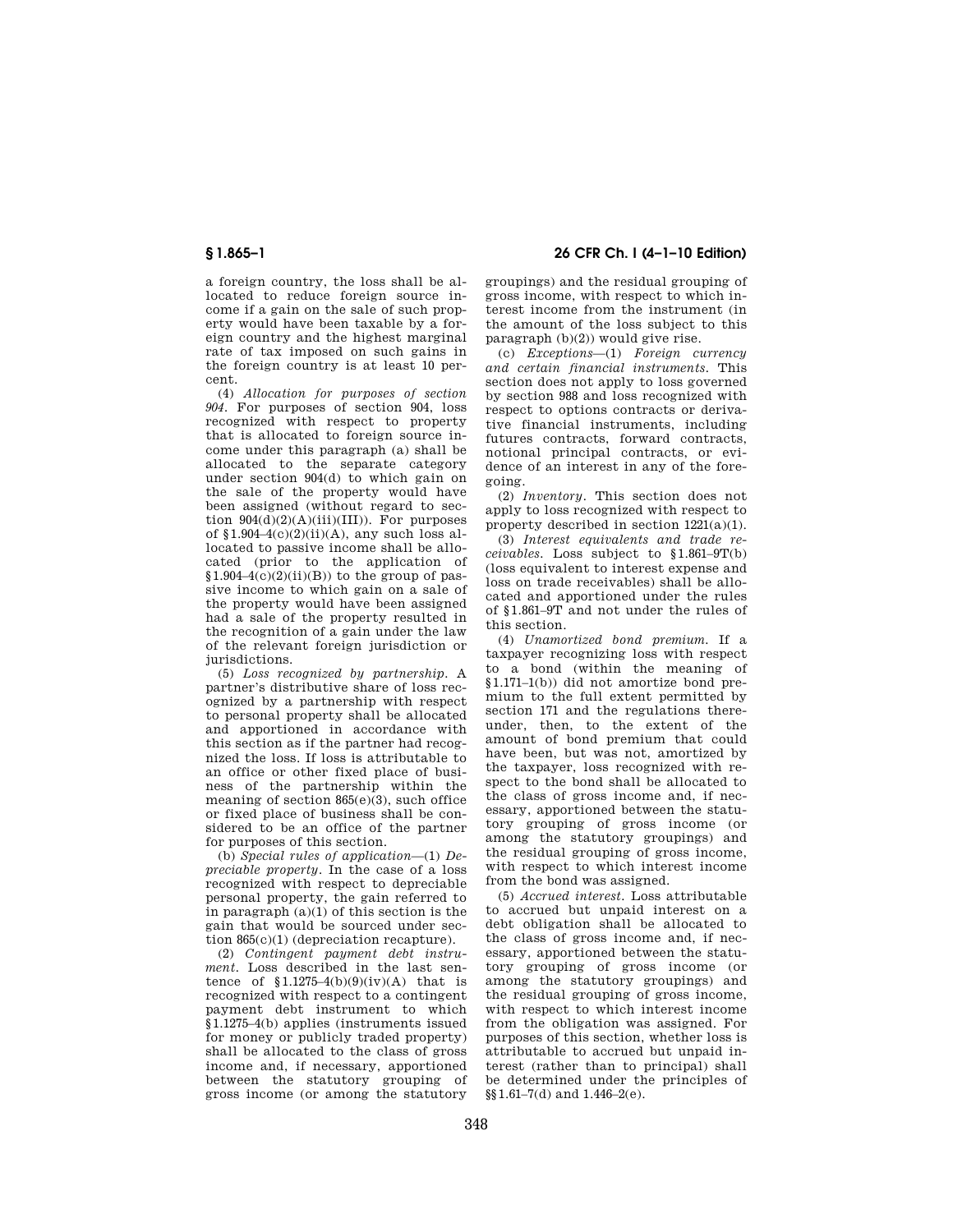#### **Internal Revenue Service, Treasury § 1.865–1**

(6) *Anti-abuse rules*—(i) *Transactions involving built-in losses.* If one of the principal purposes of a transaction is to change the allocation of a built-in loss with respect to personal property by transferring the property to another person, qualified business unit, office or other fixed place of business, or branch that subsequently recognizes the loss, the loss shall be allocated by the transferee as if it were recognized by the transferor immediately prior to the transaction. If one of the principal purposes of a change of residence is to change the allocation of a built-in loss with respect to personal property, the loss shall be allocated as if the change of residence had not occurred. If one of the principal purposes of a transaction is to change the allocation of a built-in loss on the disposition of personal property by converting the original property into other property and subsequently recognizing loss with respect to such other property, the loss shall be allocated as if it were recognized with respect to the original property immediately prior to the transaction. Transactions subject to this paragraph shall include, without limitation, reorganizations within the meaning of section 368(a), liquidations under section 332, transfers to a corporation under section 351, transfers to a partnership under section 721, transfers to a trust, distributions by a partnership, distributions by a trust, transfers to or from a qualified business unit, office or other fixed place of business, or branch, or exchanges under section 1031. A person may have a principal purpose of affecting loss allocation even though this purpose is outweighed by other purposes (taken together or separately).

(ii) *Offsetting positions.* If a taxpayer recognizes loss with respect to personal property and the taxpayer (or any person described in section 267(b) (after application of section  $267(c)$ ),  $267(e)$ ,  $318$ or 482 with respect to the taxpayer) holds (or held) offsetting positions with respect to such property with a principal purpose of recognizing foreign source income and United States source loss, the loss shall be allocated and apportioned against such foreign source income. For purposes of this paragraph  $(c)(6)(ii)$ , positions are offsetting if the risk of loss of holding one

or more positions is substantially diminished by holding one or more other positions.

(iii) *Matching rule.* If a taxpayer (or a person described in section  $1059(c)(3)(C)$ with respect to the taxpayer) engages in a transaction or series of transactions with a principal purpose of recognizing foreign source income that results in the creation of a corresponding loss with respect to personal property (as a consequence of the rules regarding the timing of recognition of income, for example), the loss shall be allocated and apportioned against such income to the extent of the recognized foreign source income. For an example illustrating a similar rule with respect to stock loss, see §1.865–2(b)(4)(iv) *Example 3.* 

(d) *Definitions*—(1) *Contingent payment debt instrument.* A contingent payment debt instrument is any debt instrument that is subject to §1.1275–4.

(2) *Depreciable personal property.* Depreciable personal property is any property described in section  $865(c)(4)(A)$ .

(3) *Terms defined in §1.861–8.* See §1.861–8 for the meaning of *class of gross income, statutory grouping of gross income,* and *residual grouping of gross income.* 

(e) *Examples.* The application of this section may be illustrated by the following examples:

*Example 1.* On January 1, 2000, *A,* a domestic corporation, purchases for \$1,000 a machine that produces widgets, which *A* sells in the United States and throughout the world. Throughout *A*'s holding period, the machine is located and used in Country *X.* During *A*'s holding period, *A* incurs depreciation deductions of \$400 with respect to the machine. Under §1.861–8, *A* allocates and apportions depreciation deductions of \$250 against foreign source general limitation income and \$150 against U.S. source income. On December 12, 2002, A sells the machine for \$100 and recognizes a loss of \$500. Because the machine was used predominantly outside the United States, under sections 865(c)(1)(B) and  $865(c)(3)(B)(ii)$  gain on the disposition of the machine would be foreign source general limitation income to the extent of the depreciation adjustments. Therefore, under paragraph (b)(1) of this section, the entire \$500 loss is allocated against foreign source general limitation income.

*Example 2.* On January 1, 2002, *A,* a domestic corporation, loans \$2,000 to *N,* its wholly-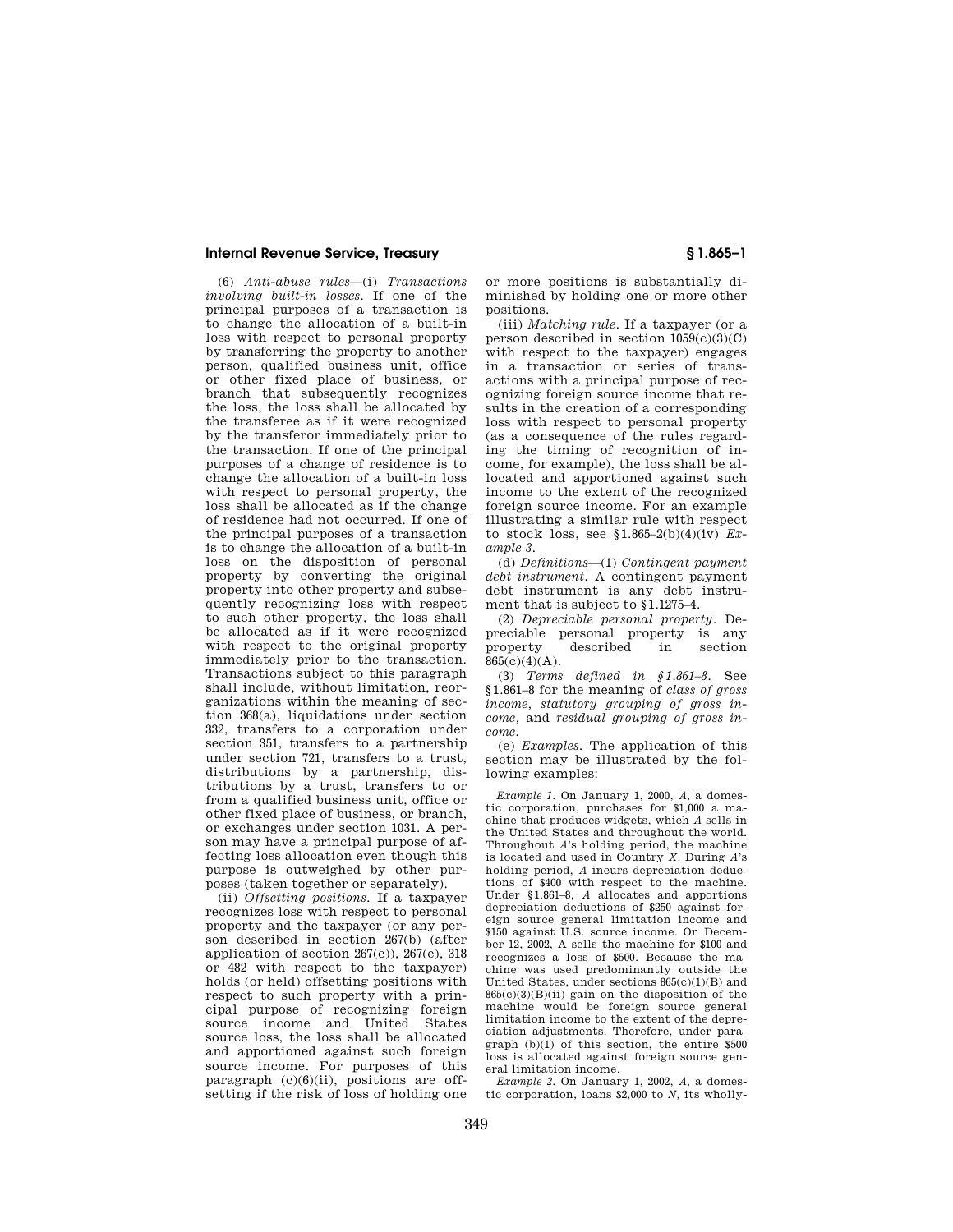owned controlled foreign corporation, in exchange for a contingent payment debt instrument subject to §1.1275–4(b). During 2002 through 2004, *A* accrues and receives interest income of \$630, \$150 of which is foreign source general limitation income and \$480 of which is foreign source passive income under section 904(d)(3). Assume there are no positive or negative adjustments pursuant to §1.1275– 4(b)(6) in 2002 through 2004. On January 1, 2005, *A* disposes of the debt instrument and recognizes a \$770 loss. Under §1.1275–  $4(b)(8)(ii)$ , \$630 of the loss is treated as ordinary loss and \$140 is treated as capital loss. Assume that \$140 of interest income earned in 2005 with respect to the debt instrument would be foreign source passive income under section 904(d)(3). Under §1.1275–  $4(b)(9)(iv)$ , \$150 of the ordinary loss is allocated against foreign source general limitation income and \$480 of the ordinary loss is allocated against foreign source passive income. Under paragraph (b)(2) of this section, the \$140 capital loss is allocated against foreign source passive income.

*Example 3.* (i) On January 1, 2003, *A,* a domestic corporation, purchases for \$1,200 a taxable bond maturing on December 31, 2008, with a stated principal amount of \$1,000, payable at maturity. The bond provides for unconditional payments of interest of \$100, payable December 31 of each year. The issuer of the bond is a foreign corporation and interest on the bond is thus foreign source. Interest payments for 2003 and 2004 are timely made. *A* does not elect to amortize its bond premium under section 171 and the regulations thereunder, which would have permitted *A* to offset the \$100 of interest income by \$28.72 of bond premium in 2003, and by \$30.42 in 2004. On January 1, 2005, *A* sells the bond and recognizes a \$100 loss. Under paragraph (c)(4) of this section, \$59.14 of the loss is allocated against foreign source income. Under paragraph (a)(1) of this section, the remaining \$40.86 of the loss is allocated against U.S. source income.

(ii) The facts are the same as in paragraph (i) of this *Example 3,* except that *A* made the election to amortize its bond premium effective for taxable year 2004 (see  $$1.171-4(c)$ ). Under paragraph (c)(4) of this section, \$28.72 of the loss is allocated against foreign source income. Under paragraph (a)(1) of this section, the remaining \$71.28 of the loss is allocated against U.S. source income.

*Example 4.* On January 1, 2002, *A,* a domestic corporation, purchases for \$1,000 a bond maturing December 31, 2014, with a stated principal amount of \$1,000, payable at maturity. The bond provides for unconditional payments of interest of \$100, payable December 31 of each year. The issuer of the bond is a foreign corporation and interest on the bond is thus foreign source. Between 2002 and 2006, *A* accrues and receives foreign source interest income of \$500 with respect to the

## **§ 1.865–1 26 CFR Ch. I (4–1–10 Edition)**

bond. On January 1, 2007, *A* sells the bond and recognizes a \$500 loss. Under paragraph  $(a)(1)$  of this section, the \$500 loss is allocated against U.S. source income.

*Example 5.* On January 1, 2002, *A,* a domestic corporation on the accrual method of accounting, purchases for \$1,000 a bond maturing December 31, 2012, with a stated principal amount of \$1,000, payable at maturity. The bond provides for unconditional payments of interest of \$100, payable December 31 of each year. The issuer of the bond is a foreign corporation and interest on the bond is thus foreign source. On June 10, 2002, after *A* has accrued \$44 of interest income, but before any interest has been paid, the issuer suddenly becomes insolvent and declares bankruptcy. *A* sells the bond (including the accrued interest) for \$20. Assuming that *A* properly accrued \$44 of interest income, *A* treats the \$20 proceeds from the sale of the bond as payment of interest previously accrued and recognizes a \$1,000 loss with respect to the bond principal and a \$24 loss with respect to the accrued interest. See §1.61–7(d). Under paragraph (a)(1) of this section, the \$1,000 loss with respect to the principal is allocated against U.S. source income. Under paragraph  $(c)(5)$  of this section, the \$24 loss with respect to accrued but unpaid interest is allocated against foreign source interest income.

(f) *Effective date*—(1) *In general.* Except as provided in paragraph (f)(2) of this section, this section is applicable to loss recognized on or after January 8, 2002. For purposes of this paragraph (f), loss that is recognized but deferred (for example, under section 267 or 1092) shall be treated as recognized at the time the loss is taken into account.

(2) *Application to prior periods.* A taxpayer may apply the rules of this section to losses recognized in any taxable year beginning on or after January 1, 1987, and all subsequent years, provided that—

(i) The taxpayer's tax liability as shown on an original or amended tax return is consistent with the rules of this section for each such year for which the statute of limitations does not preclude the filing of an amended return on June 30, 2002; and

(ii) The taxpayer makes appropriate adjustments to eliminate any double benefit arising from the application of this section to years that are not open for assessment.

(3) *Examples.* See §1.865–2(e)(3) for examples illustrating an applicability